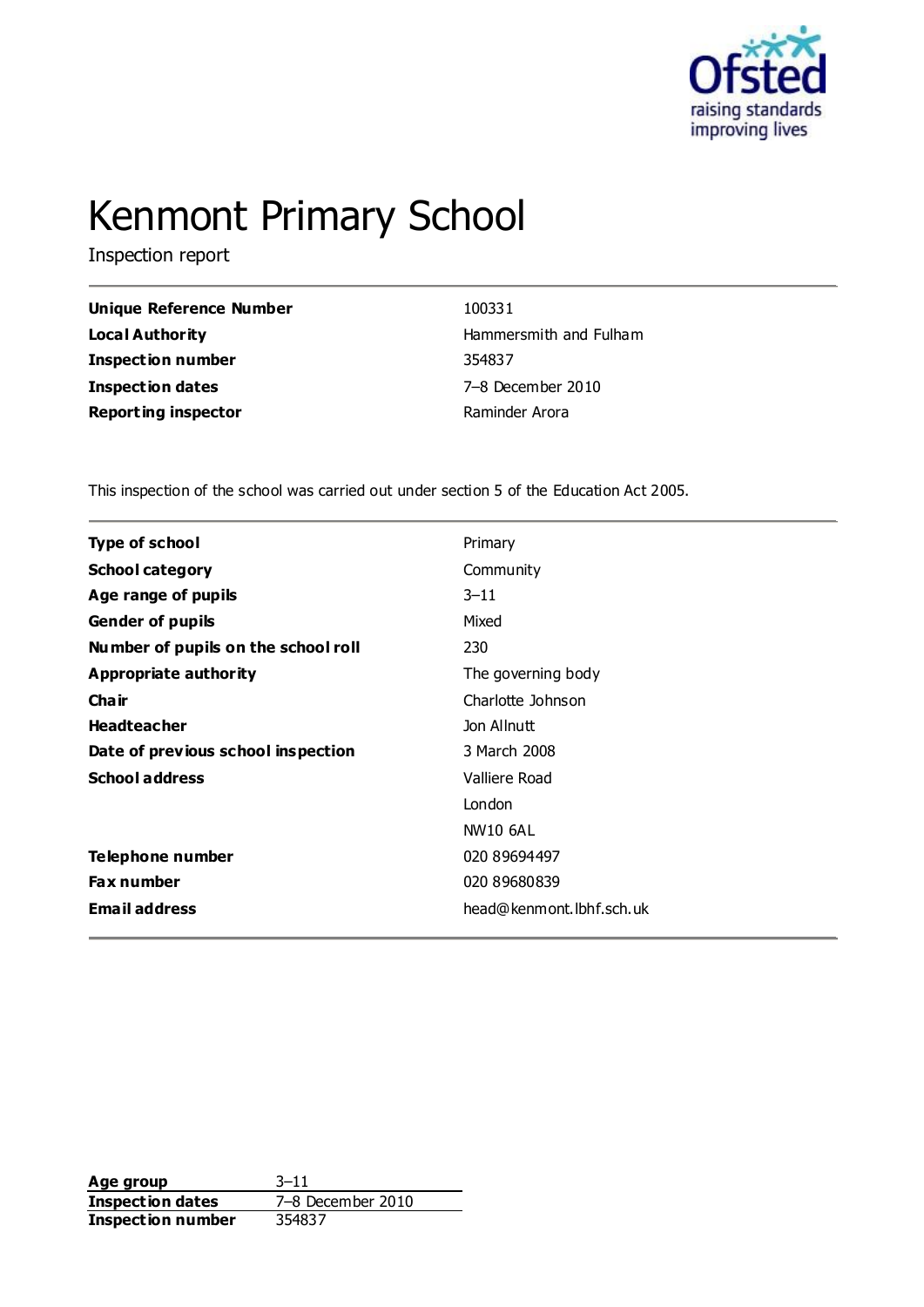The Office for Standards in Education, Children's Services and Skills (Ofsted) regulates and inspects to achieve excellence in the care of children and young people, and in education and skills for learners of all ages. It regulates and inspects childcare and children's social care, and inspects the Children and Family Court Advisory Support Service (Cafcass), schools, colleges, initial teacher training, work-based learning and skills training, adult and community learning, and education and training in prisons and other secure establishments. It assesses council children's services, and inspects services for looked after children, safeguarding and child protection.

Further copies of this report are obtainable from the school. Under the Education Act 2005, the school must provide a copy of this report free of charge to certain categories of people. A charge not exceeding the full cost of reproduction may be made for any other copies supplied.

If you would like a copy of this document in a different format, such as large print or Braille, please telephone 0300 1234 234, or email **[enquiries@ofsted.gov.uk](mailto:enquiries@ofsted.gov.uk)**.

You may copy all or parts of this document for non-commercial educational purposes, as long as you give details of the source and date of publication and do not alter the documentation in any way.

To receive regular email alerts about new publications, including survey reports and school inspection reports, please visit our website and go to 'Subscribe'.

Royal Exchange Buildings St Ann's Square Manchester M2 7LA T: 0300 1234 234 Textphone: 0161 618 8524 E: **[enquiries@ofsted.gov.uk](mailto:enquiries@ofsted.gov.uk)**

W: **[www.ofsted.gov.uk](http://www.ofsted.gov.uk/)**

© Crown copyright 2010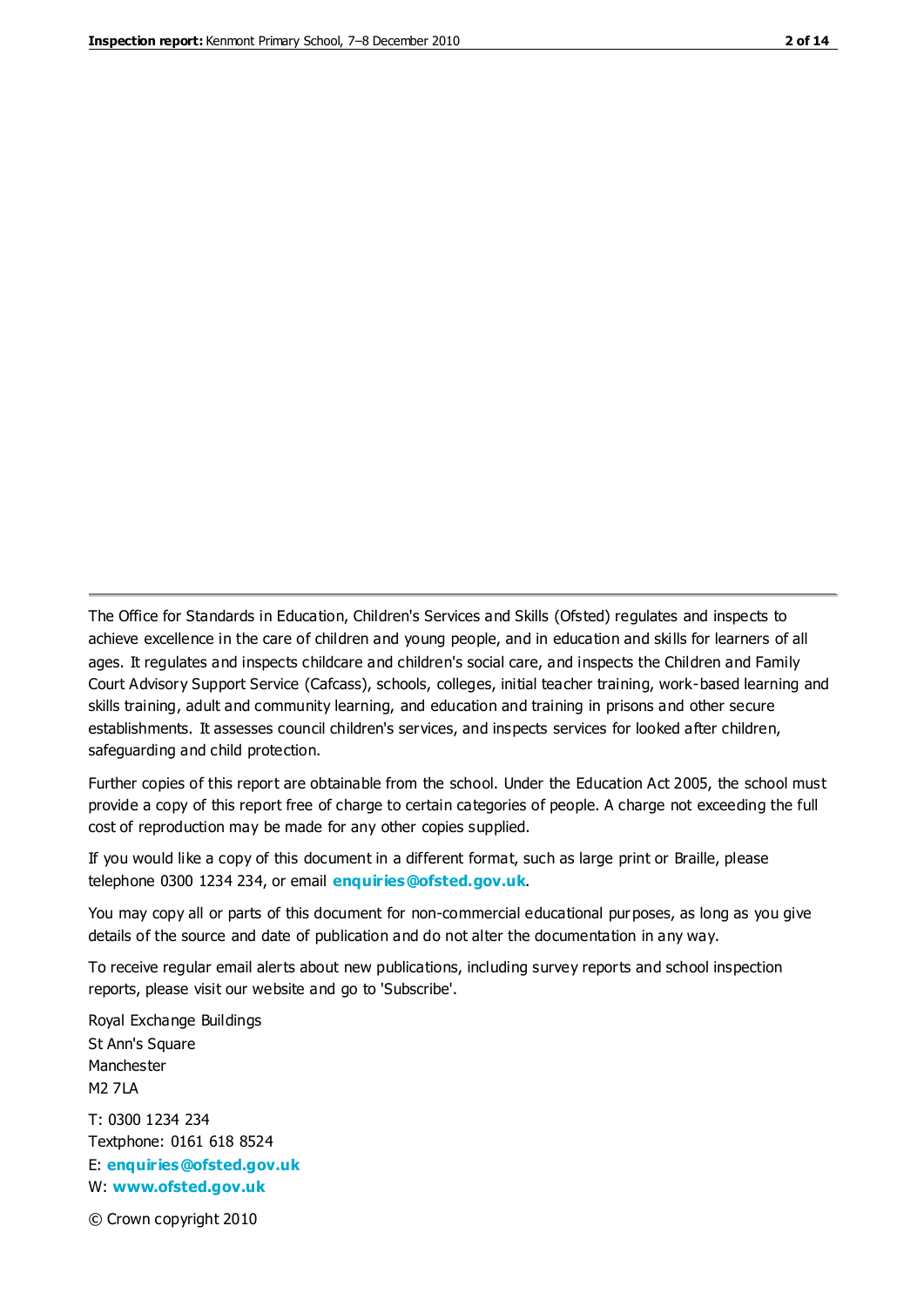## **Introduction**

This inspection was carried out by three additional inspectors. Inspectors visited one assembly and 15 lessons, observing 11 teachers. They held meetings with governors, staff and groups of pupils. They scrutinised a wide range of documentation, including the data on pupils' attainment and progress, procedures for keeping pupils safe and the school improvement plan. Inspectors analysed 121 questionnaires completed by parents and carers, together with those completed by staff and pupils.

The inspection team reviewed many aspects of the school's work. It looked in detail at the following.

- How far improvements have been made to attainment and progress in English, mathematics and science.
- The quality of teaching and how well. staff use assessment to plan work for pupils at the right level.
- The contribution of leaders and managers at all levels, but particularly middle leaders and governors, to school improvement.
- The impact of the school's efforts to improve attendance and behaviour. The impact of the school's efforts to improve attendance and behaviour.

## **Information about the school**

Kenmont is an average-sized primary school with a diverse population. The majority of pupils are from minority ethnic groups, mainly Somali, Black African and Caribbean. The proportion of pupils who have home languages other than English is double the national average, and about half of these are at an early stage of learning English. The proportion of pupils eligible for free school meals is above average as is the proportion of pupils identified as having special educational needs and/or disabilities. These relate mainly to moderate learning, behaviour and emotional needs. A relatively high proportion of pupils join and leave the school throughout the school year. The school has obtained several awards, including Activemark, as well as Healthy School status. The Early Years Foundation Stage consists of a full time Nursery and a Reception class. Most teachers are new since the last inspection, including at senior level. The substantive headteacher left in August 2010. An associate headteacher had been appointed in April 2010, and took the post of an acting headteacher in September this year.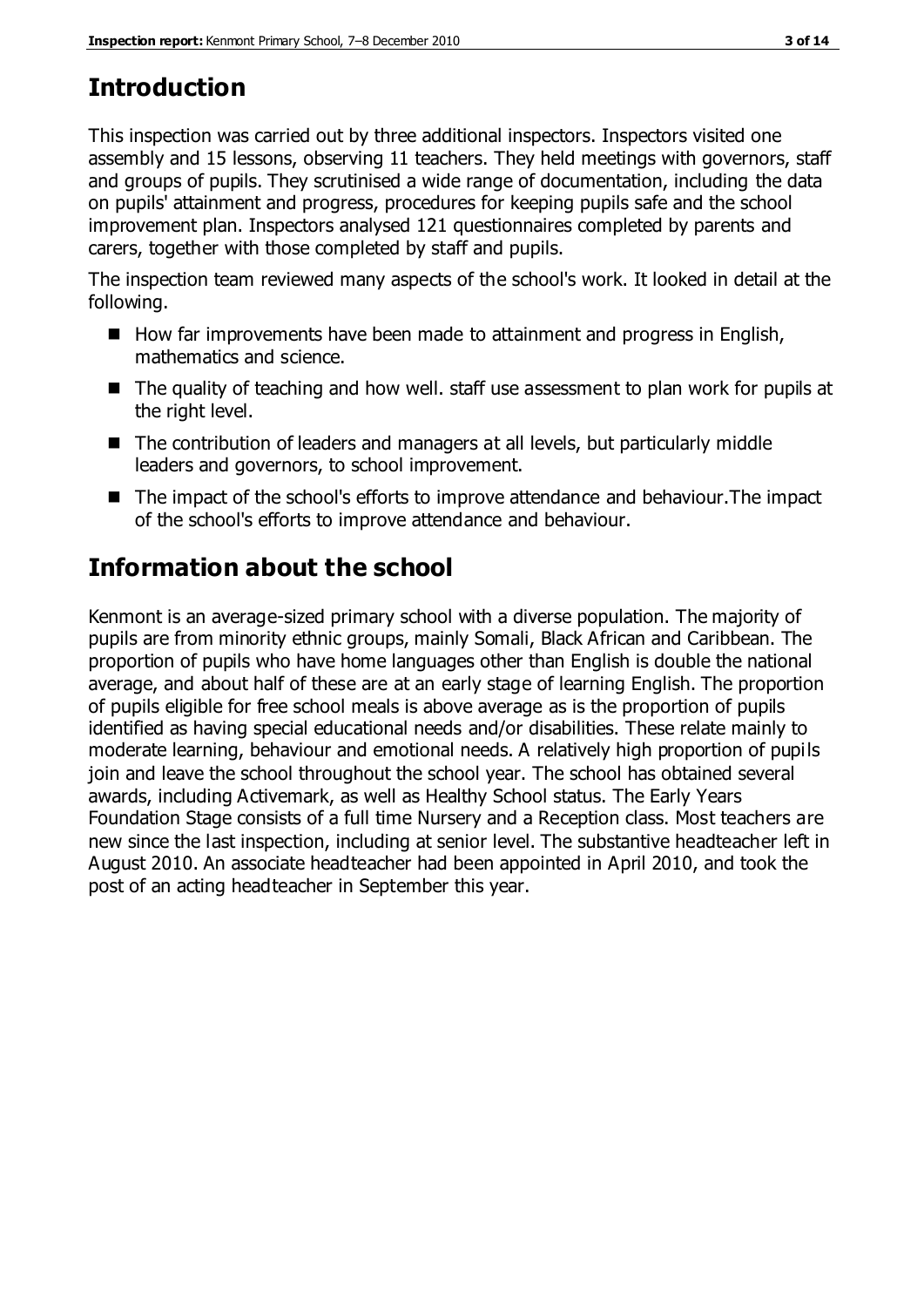**Inspection grades: 1 is outstanding, 2 is good, 3 is satisfactory, and 4 is inadequate** Please turn to the glossary for a description of the grades and inspection terms

## **Inspection judgements**

| Overall effectiveness: how good is the school? |  |
|------------------------------------------------|--|
|------------------------------------------------|--|

#### **The school's capacity for sustained improvement 3**

#### **Main findings**

Kenmont Primary School provides a satisfactory education. It is an improving school that is emerging from a period of major upheaval. The many changes of teaching staff and senior managers in the last three years have impeded improvement since the last inspection. In spite of the many challenges faced by the school, it is now in position to move forward. The local authority has given valued support and the appointment of a highly experienced acting headteacher has stabilised the school and given it clear direction for improvement. The overwhelmingly positive response from parents and carers reinforces the view that the effective support for pupils' personal development is a strength of the school's work. The commitment of key staff and the rapid improvement achieved in some weak areas of the past, for example pupils' behaviour and high level of exclusions, indicate that the school has satisfactory capacity for improvement. Pupils attend school regularly, feel safe and have positive attitudes to learning. Pupils have a good understanding of healthy lifestyles and of the importance of a healthy diet.

As a result of the effective measures taken to reorganise support staff and tackle the weaker elements of teaching, some very positive improvements are enabling pupils to make better progress across the school. In the Early Years Foundation Stage, children make satisfactory progress and reach average levels by the end of the Reception Year. Standards at the end of Year 2 and Year 6 are broadly average and pupils make satisfactory progress. Pupils' writing skills are not in line with their reading and mathematics and are therefore a continuous focus for development, especially for boys and the more able. Pupils' writing skills are not developed sufficiently across other subjects. Pupils with learning difficulties and/or disabilities benefit from well-managed individual learning targets and good quality extra support. Teaching and learning are generally good in Years 5 and 6. However, while satisfactory overall, teaching is not so consistent in other year groups and lessons sometimes lack pace, challenge and high teacher expectations. Teachers vary in their ability to use assessment data to set work to match pupils' abilities. The quality of the feedback pupils receive through marking is too variable, and as a result, pupils are not always clear about what they need to do next to improve their work and accelerate progress. High pupil mobility in both Key Stages 1 and 2 has included an increased proportion of pupils new to English. These pupils make satisfactory progress through extra support. However, teachers' planning does not always indicate clearly the provision to be made for these pupils in lessons.

School self-evaluation is accurate and leadership is satisfactory overall. The middle managers are relatively new to leadership and have yet to have a full impact on improving the quality of teaching and learning and pupils' progress in the areas for which they have responsibility. Senior leaders analyse data well and have an accurate view of what needs to be done. This vision is clearly articulated in the school improvement plan, and very concise targets identified, against which progress could be measured.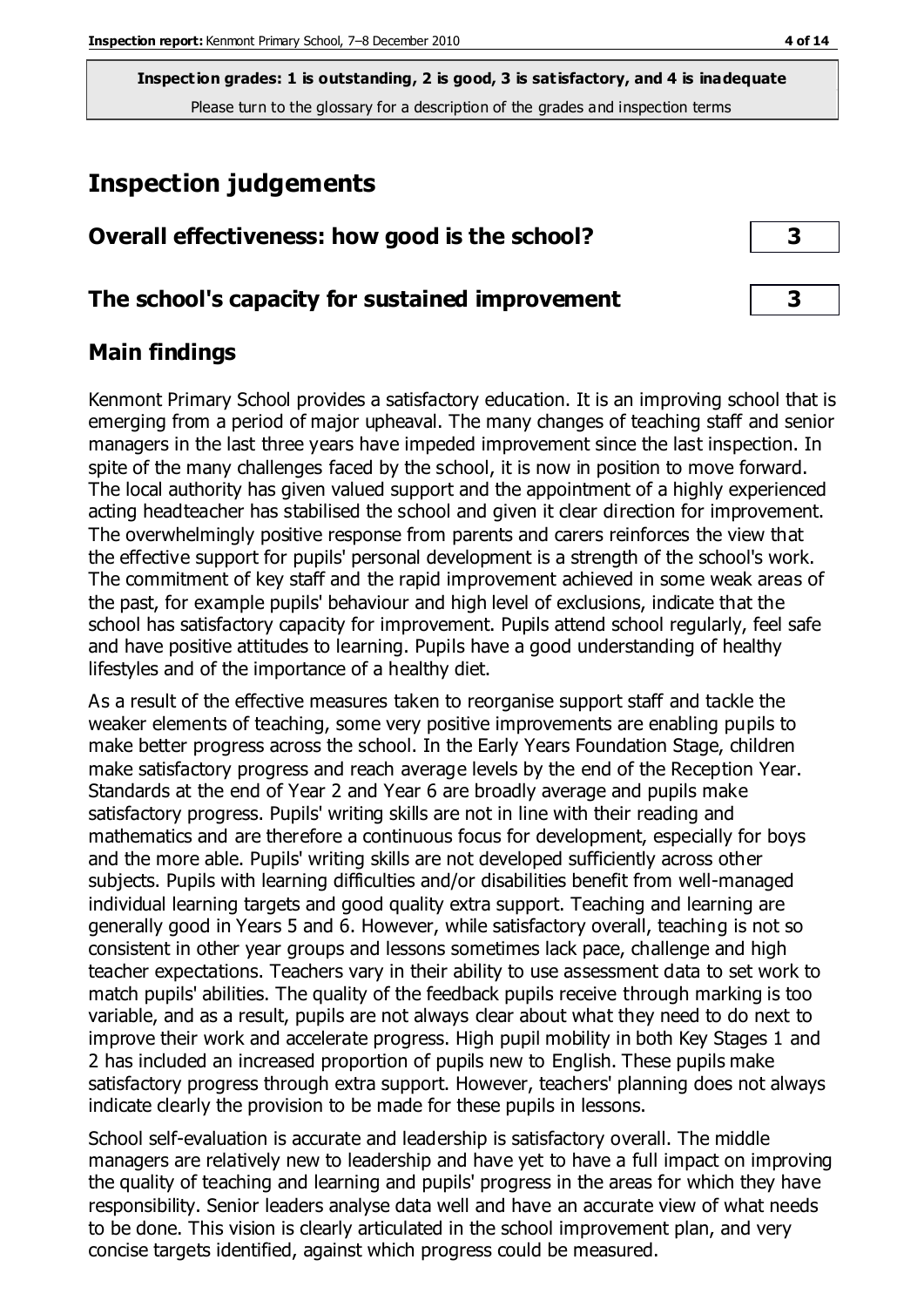**Inspection grades: 1 is outstanding, 2 is good, 3 is satisfactory, and 4 is inadequate** Please turn to the glossary for a description of the grades and inspection terms

#### **What does the school need to do to improve further?**

- Accelerate progress and raise attainment in all subjects but especially in writing, for boys and the more able across the school by providing more opportunities for pupils to use their writing skills in other subjects.
- Increase the proportion of good or better teaching through:
	- $=$  ensuring that lessons have greater pace, challenge and high expectations
	- more rigorous planning which identifies and provides for the learning needs of pupils new to English.
	- greater consistency in marking, to help pupils know what they need to improve.
	- using assessment data to match work to pupils' abilities.
- Increase the accountability of middle managers for teaching and learning and pupils' progress by:
	- undertaking more rigorous monitoring of teaching and learning .
	- $-$  ensuring that targets for improvement set out in the school improvement plan are met. ensuring that targets for improvement set out in the school improvement plan are met.

#### **Outcomes for individuals and groups of pupils 3**

Typically, attainment at the end of both Year 2 and Year 6 is broadly average, reflecting satisfactory progress across the school. The sharp decline in standards at Year 6 in 2009 has been successfully recovered. Work in books and lessons shows that most pupils, including those from Somali, Black African and Caribbean backgrounds, make satisfactory progress in relation to their starting points. Pupils enjoy school and are keen to learn. For example, in a good Year 6 English lesson, pupils were very motivated by the challenging questioning and interesting activities involved in learning about the life of a chosen person, John Lennon and his message of peace to the world. Most pupils listen and concentrate well in lessons, although sometimes their attention wanders when, due to weaknesses in planning, expectations are unclear or the pace of the lesson is too slow. Those who are in the school for the full extent of their education make the most progress. Less effective learning in some classes is then counterbalanced by stronger learning elsewhere.

The school's calm and caring ethos promotes a strong sense of community and most pupils are committed to the school's values. Inspectors saw consistently good behaviour. The school council provides opportunities for pupils to share their views and suggest where improvements might be made. Pupils' involvement in and appreciation of the wider community is less well developed. Pupils demonstrate good social skills, readily engage with visitors and are eager to accept responsibility. There are missed opportunities to promote good spiritual and cultural development, for example in assemblies. Pupils' desire to work independently and collaboratively prepares them well for secondary school, although in view of weaknesses in some basic skills, their preparedness for their future lives is only satisfactory.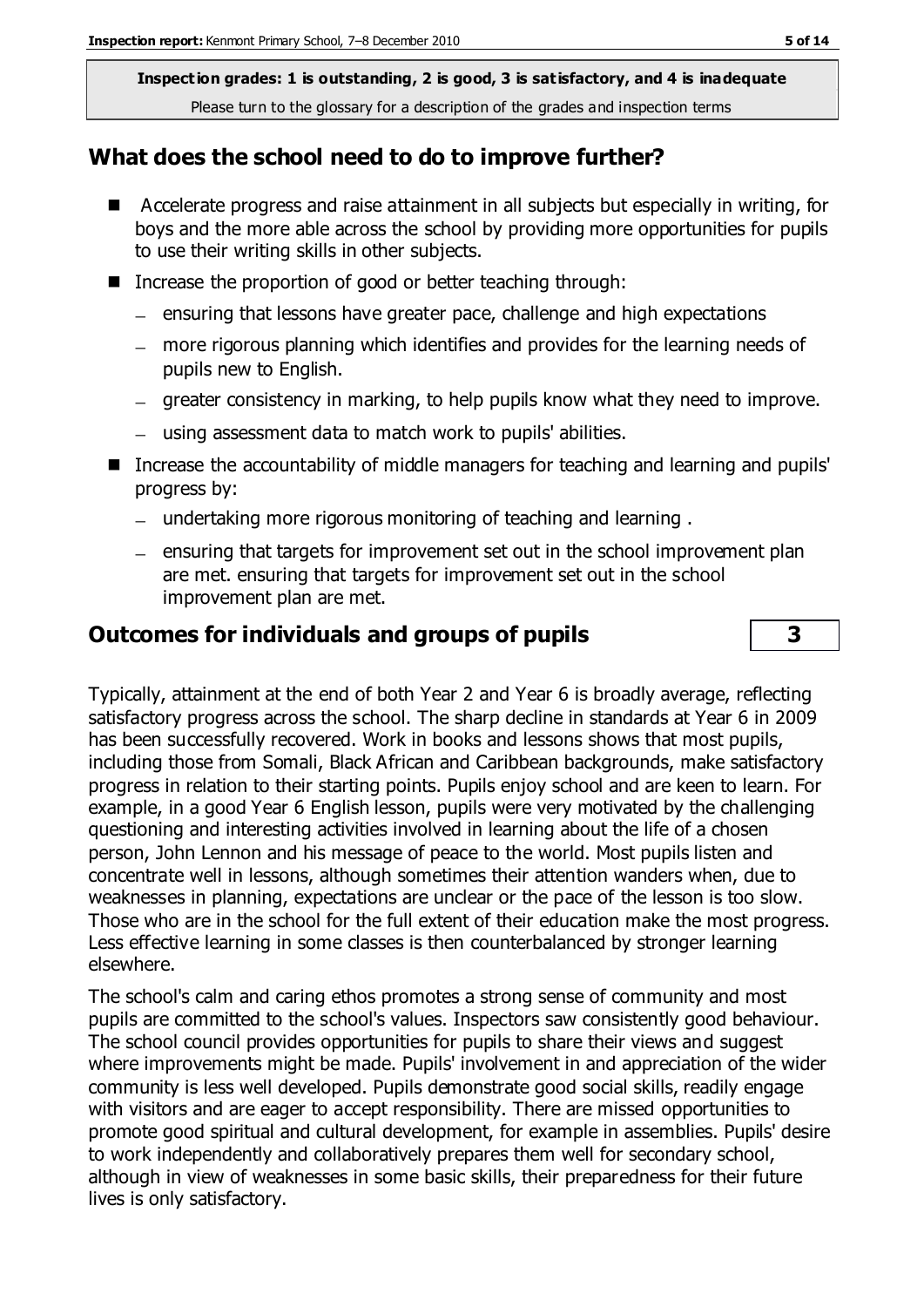## **Inspection grades: 1 is outstanding, 2 is good, 3 is satisfactory, and 4 is inadequate**

Please turn to the glossary for a description of the grades and inspection terms

These are the grades for pupils' outcomes

| Pupils' achievement and the extent to which they enjoy their learning                                                     | 3                       |
|---------------------------------------------------------------------------------------------------------------------------|-------------------------|
| Taking into account:<br>Pupils' attainment <sup>1</sup>                                                                   | 3                       |
| The quality of pupils' learning and their progress                                                                        | 3                       |
| The quality of learning for pupils with special educational needs and/or disabilities<br>and their progress               | 3                       |
| The extent to which pupils feel safe                                                                                      | $\overline{\mathbf{2}}$ |
| Pupils' behaviour                                                                                                         | 2                       |
| The extent to which pupils adopt healthy lifestyles                                                                       | 2                       |
| The extent to which pupils contribute to the school and wider community                                                   | 3                       |
| The extent to which pupils develop workplace and other skills that will contribute to<br>their future economic well-being |                         |
| Taking into account:<br>Pupils' attendance <sup>1</sup>                                                                   | 3                       |
| The extent of pupils' spiritual, moral, social and cultural development                                                   | 3                       |

<sup>1</sup> The grades for attainment and attendance are: 1 is high; 2 is above average; 3 is broadly average; and 4 is low

#### **How effective is the provision?**

Teaching is improving and is reliably satisfactory, enabling pupils to make satisfactory progress. Some good lessons were seen during the inspection. In a Year 5 mathematics lesson, astute questioning from the teacher ensured that pupils understood how to extend their understanding of factors and multiples of numbers. Assessment of pupils' learning, although satisfactory, is not always consistent. Consequently, teachers are not always successful in pitching work accurately to meet the needs of different ability groups. Occasionally, work is insufficiently challenging. Teachers' use of the smart board technology is much enjoyed by pupils in some lessons. In good lessons, teaching assistants effectively work with groups and individuals, contributing to their good progress.

The curriculum has strengths in the emerging topic structure, which is clearly engaging pupils' interests successfully. It enables pupils to build sound basic skills in literacy and numeracy, and there are strengths in sports, music and information and communication technology (ICT). The curriculum provision benefits greatly from the school's engagement with partner institutions, an outstanding school and with specialist secondary schools. The school is seeking to make more visits outside and bring visitors in to support learning. There are already some successes, for example the involvement of parents with musical expertise as part of Christmas celebrations. There is a satisfactory range of well-supported extra-curricular and enrichment activities.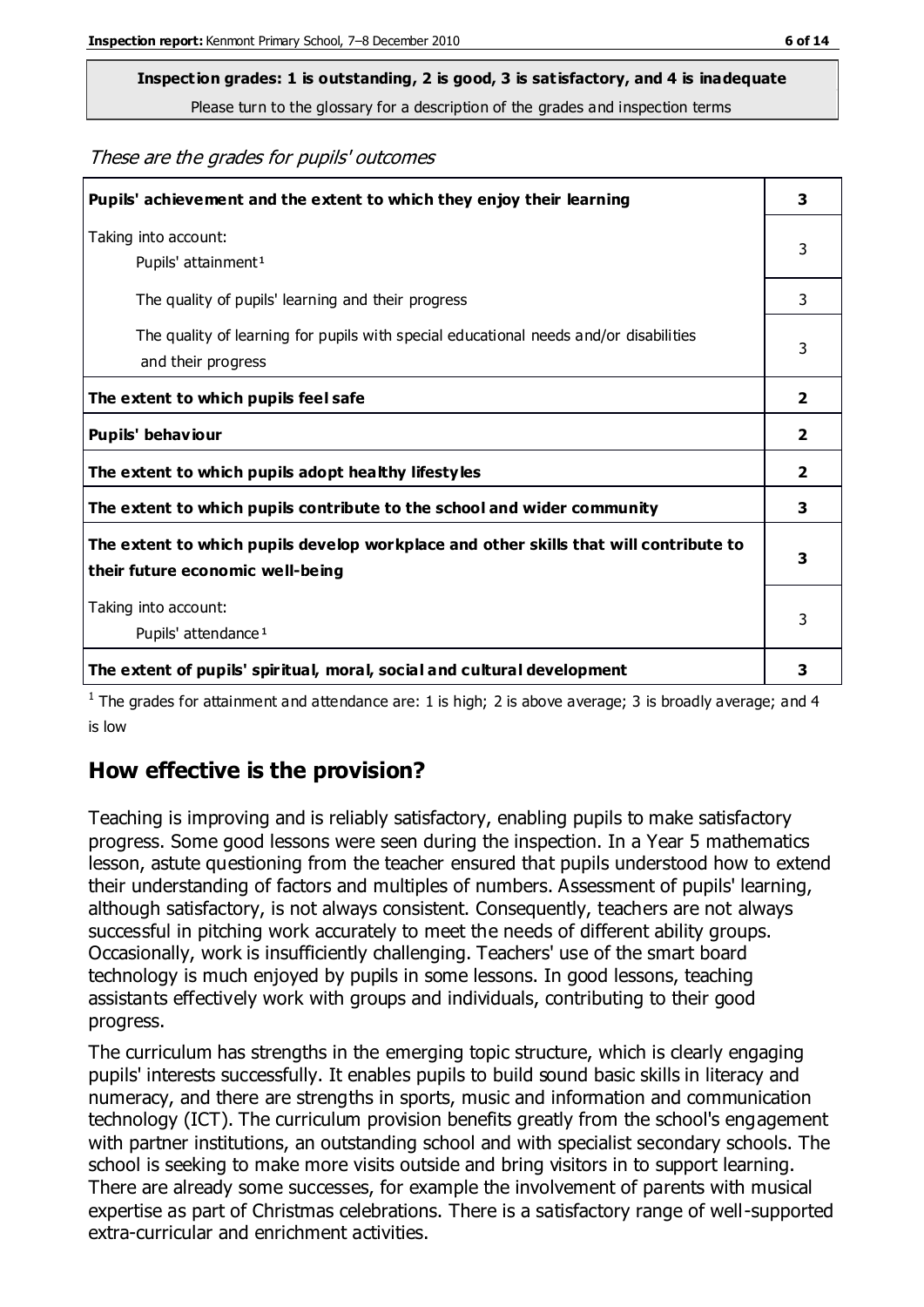#### **Inspection grades: 1 is outstanding, 2 is good, 3 is satisfactory, and 4 is inadequate** Please turn to the glossary for a description of the grades and inspection terms

The school provides satisfactory pastoral care and effectively supports pupils and their families, including newly arrived pupils with limited English. Guidance for pupils with special educational needs and/or disabilities, or for those who are gifted or talented, is satisfactory. Induction and transition arrangements are carefully organised. The school works closely with a range of support agencies. These successfully meet the health, social or behavioural needs of pupils whose circumstances make them vulnerable. The mentoring service provides strong support for pupils who find it difficult to cope in other schools.

These are the grades for the quality of provision

| The quality of teaching                                                                                    |  |
|------------------------------------------------------------------------------------------------------------|--|
| Taking into account:<br>The use of assessment to support learning                                          |  |
| The extent to which the curriculum meets pupils' needs, including, where relevant,<br>through partnerships |  |
| The effectiveness of care, guidance and support                                                            |  |

#### **How effective are leadership and management?**

The acting headteacher provides strong leadership and, together with middle managers and other staff, has identified the need to strengthen monitoring and raise teachers' expectations of pupils' work. The drive for improvement is well shared by all staff and enhanced by the ongoing support from the local authority. The many recent improvements show the impact of leaders' and governors' clear direction for success. The monitoring of lessons by senior staff is firmly focused on the progress made by the pupils. Teachers are committed to improve their practice and have readily taken on board the feedback they have been given. The partnership with other schools works well and is leading to improvements in the quality of teaching, monitoring and evaluation.  $\odot$  The respect which pupils show to each other, including those from backgrounds different from

their own, is indicative of a school community where there is no hint of discrimination or intolerance.

Partnerships with parents and carers, and the promotion of community cohesion, are satisfactory. The quality of support to enable all groups to perform equally well is fast improving, with well-organised professional development opportunities. The school promotes sound awareness of other faiths, beliefs and cultures through the curriculum and international links, but some of these are at an early stage of development.  $\bullet$ 

Safeguarding procedures are satisfactory, with appropriate checks and vetting procedures. Governors bring skills and commitment to their work, and devote enough time to support the work of school improvement. They carry out their statutory duties adequately and are well supported with training to further develop their role to ensure that the school is always fully challenged and held to account.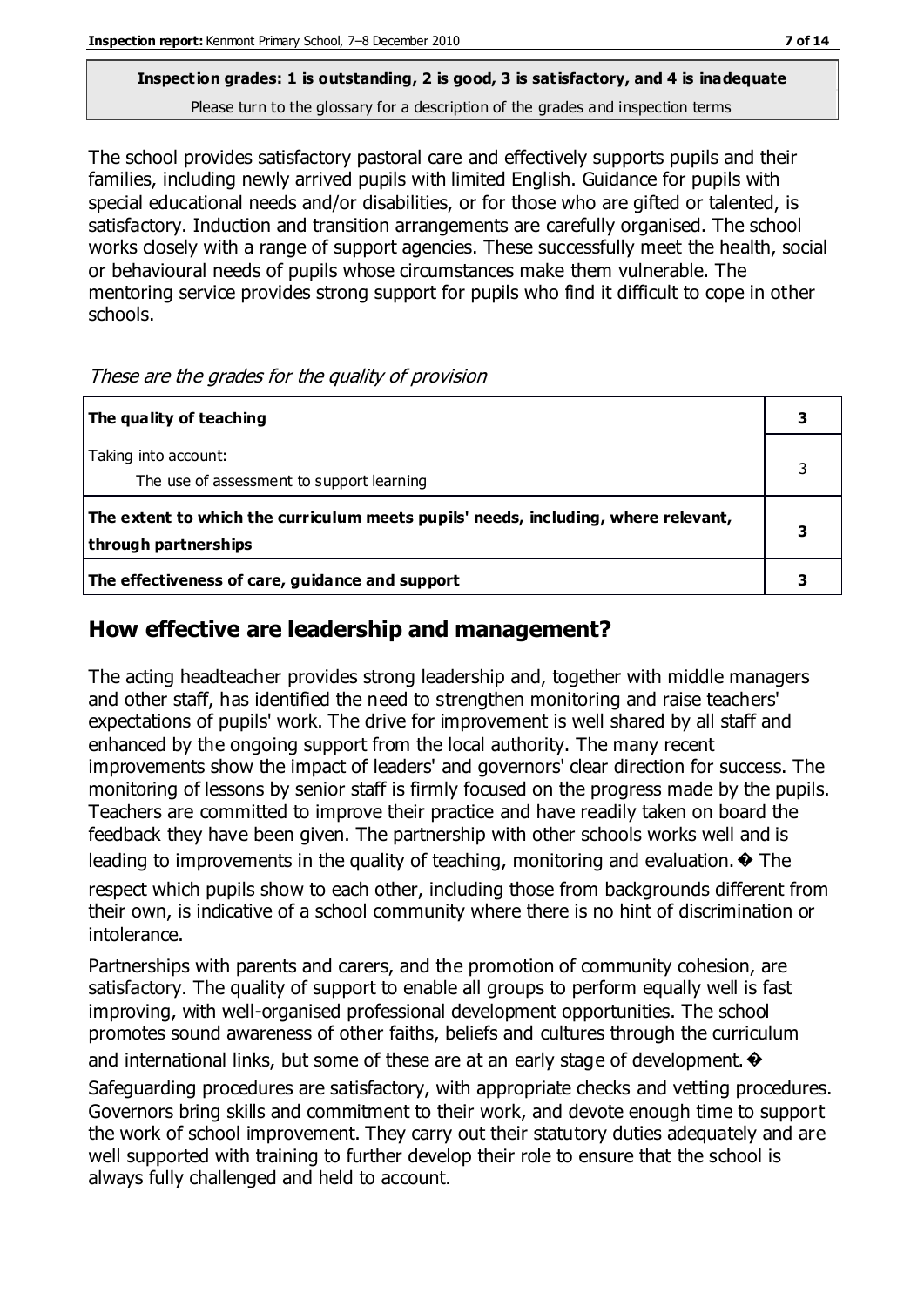**Inspection grades: 1 is outstanding, 2 is good, 3 is satisfactory, and 4 is inadequate**

Please turn to the glossary for a description of the grades and inspection terms

These are the grades for leadership and management

| The effectiveness of leadership and management in embedding ambition and driving<br><b>improvement</b>                                                           |   |
|------------------------------------------------------------------------------------------------------------------------------------------------------------------|---|
| Taking into account:<br>The leadership and management of teaching and learning                                                                                   | 3 |
| The effectiveness of the governing body in challenging and supporting the<br>school so that weaknesses are tackled decisively and statutory responsibilities met | 3 |
| The effectiveness of the school's engagement with parents and carers                                                                                             | 3 |
| The effectiveness of partnerships in promoting learning and well-being                                                                                           | 3 |
| The effectiveness with which the school promotes equality of opportunity and tackles<br><b>discrimination</b>                                                    | 3 |
| The effectiveness of safeguarding procedures                                                                                                                     | 3 |
| The effectiveness with which the school promotes community cohesion                                                                                              | 3 |
| The effectiveness with which the school deploys resources to achieve value for money                                                                             | 3 |

#### **Early Years Foundation Stage**

Children's attainment on entry to school is variable, but broadly average. By the end of the Reception class, most children attain the Early Learning Goals expected for their age. Progress is satisfactory overall. The Nursery and Reception team work well together. Parents and carers are happy with the care and support of their children.

Children make sound progress in their personal development, behaving appropriately and developing good relationships with others because adults make expectations clear and constantly encourage children to cooperate, share and take turns. They all enjoy the healthy fruit snack, and the more able children know about the benefits of healthy food and exercise.

The outdoor area is used well to extend learning but there are sometimes missed opportunities to challenge and extend the children's knowledge and understanding and develop their language skills through searching questions. The flow of learning between indoors and out is suitably established. There is an appropriate balance between adult-led activities and those that children choose for themselves. The daily teaching of letters and sounds is beginning to impact well on children's development of reading and writing skills. Teachers do not, however, use assessment information rigorously enough to ensure that all children are adequately challenged by the planned activities. This is particularly the case for the more able children. Appropriate induction and transition procedures are in place, ensuring that children settle quickly into their life in school and are ready for the next stage of their education. Staff work well with parents, carers and external agencies, ensuring the appropriate support for children. Leadership and management are satisfactory. Staff are being supported effectively to improve their practice through good support by the local authority and the established link with an outstanding school.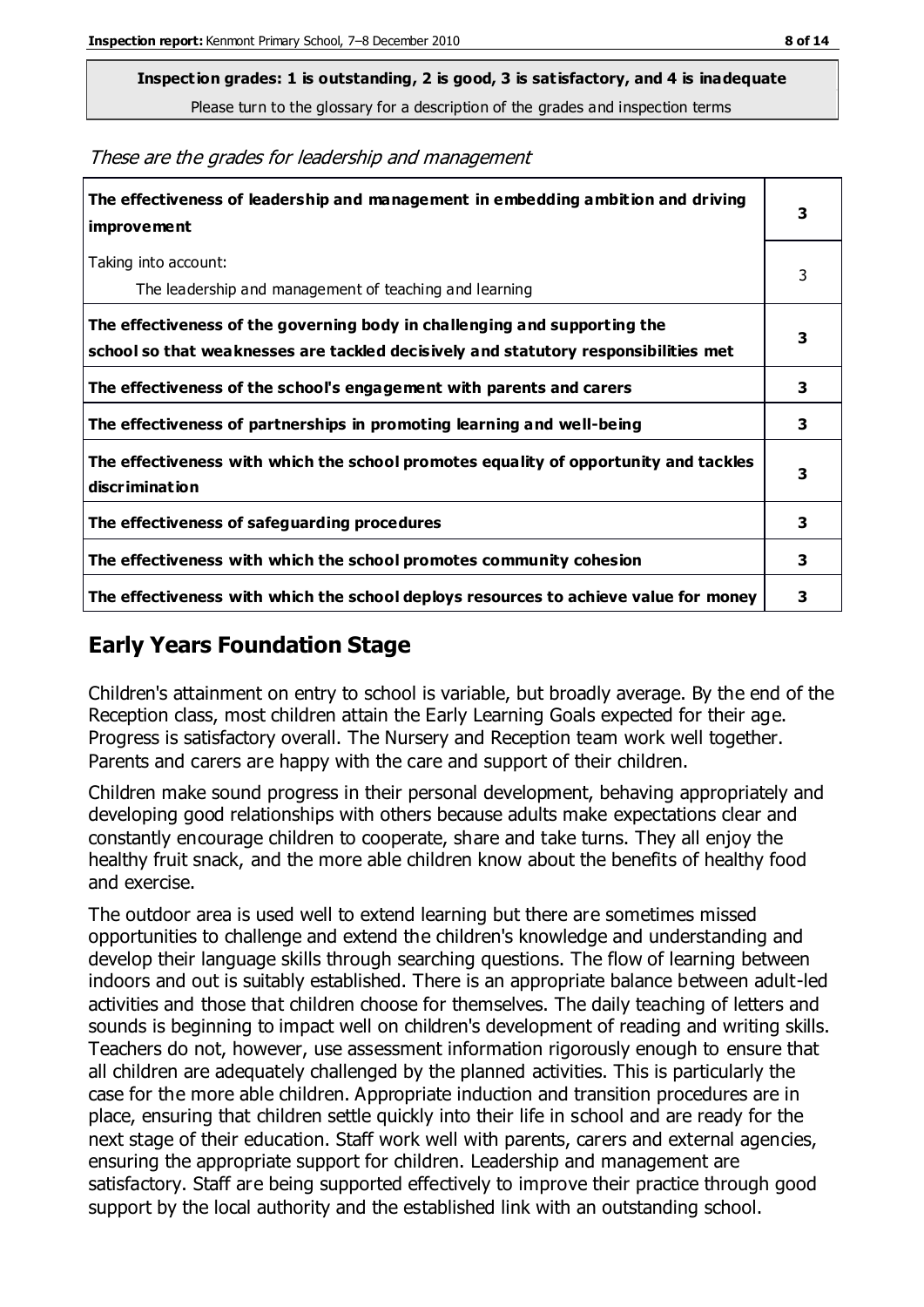**Inspection grades: 1 is outstanding, 2 is good, 3 is satisfactory, and 4 is inadequate**

Please turn to the glossary for a description of the grades and inspection terms

These are the grades for the Early Years Foundation Stage

| Overall effectiveness of the Early Years Foundation Stage                             | 3 |
|---------------------------------------------------------------------------------------|---|
| Taking into account:<br>Outcomes for children in the Early Years Foundation Stage     |   |
| The quality of provision in the Early Years Foundation Stage                          |   |
| The effectiveness of leadership and management of the Early Years Foundation<br>Stage | 3 |

#### **Views of parents and carers**

From the returned questionnaires, it is clear that the large majority of parents support the school. They are unanimous in reporting that their children enjoy school. Almost all say the school keeps their children safe, a fact supported by the inspection. While most are pleased with the quality of education, just a few share concerns about frequent staff changes, including at senior level. Most parents have commented very positively on the difference that new leadership has made in taking the school forward. 'The school is really improving under the current headteacher' is a comment echoed by many parents.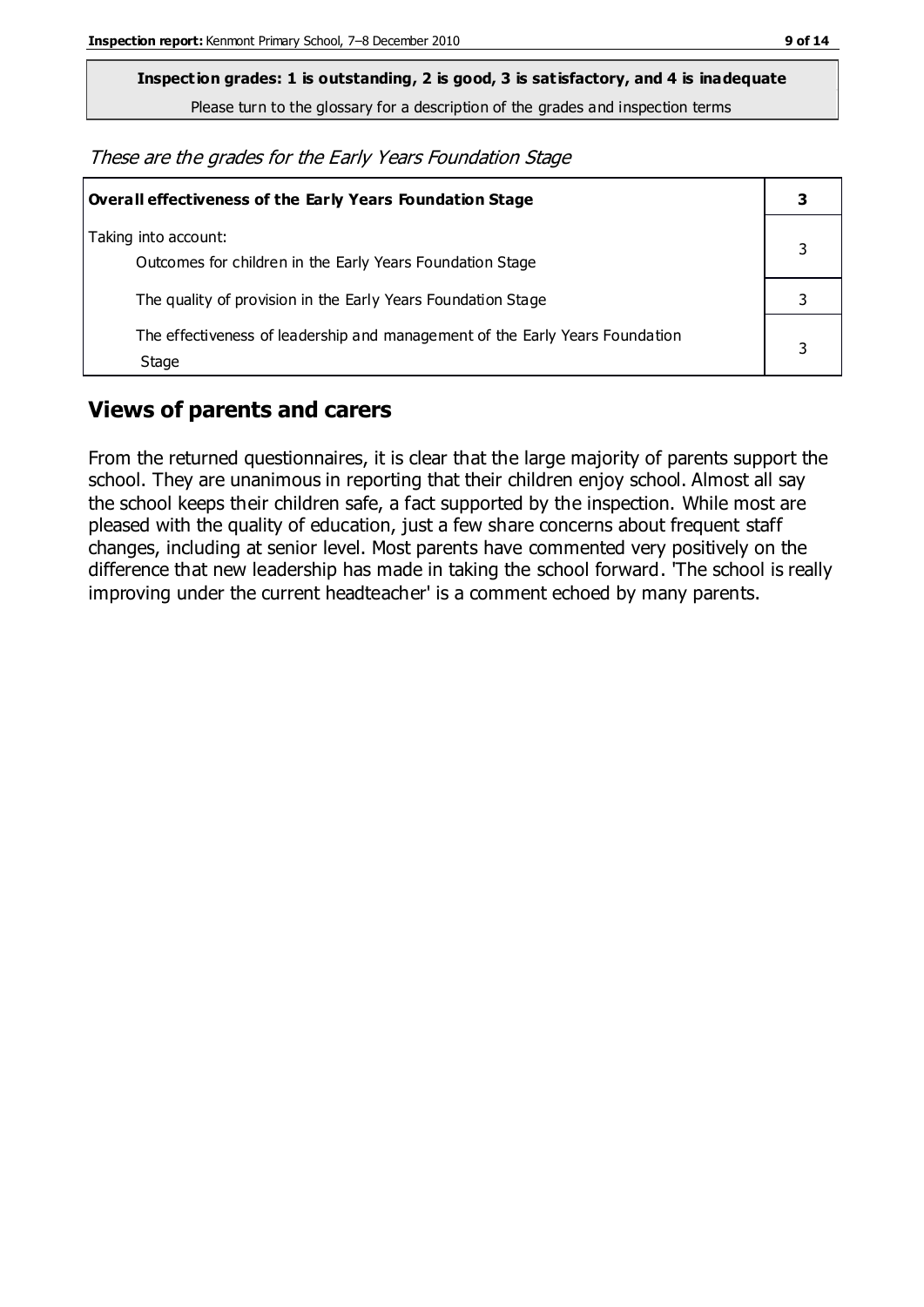#### **Responses from parents and carers to Ofsted's questionnaire**

Ofsted invited all the registered parents and carers of pupils registered at Kenmont Primary School to complete a questionnaire about their views of the school.

In the questionnaire, parents and carers were asked to record how strongly they agreed with 13 statements about the school.

The inspectors received 121 completed questionnaires by the end of the on-site inspection. In total, there are 230 pupils registered at the school.

| <b>Statements</b>                                                                                                                                                                                                                                       | <b>Strongly</b><br><b>Disagree</b><br><b>Agree</b><br>agree |               | <b>Strongly</b><br>disagree |               |                |                |                |                |
|---------------------------------------------------------------------------------------------------------------------------------------------------------------------------------------------------------------------------------------------------------|-------------------------------------------------------------|---------------|-----------------------------|---------------|----------------|----------------|----------------|----------------|
|                                                                                                                                                                                                                                                         | <b>Total</b>                                                | $\frac{1}{2}$ | <b>Total</b>                | $\frac{1}{2}$ | <b>Total</b>   | $\frac{1}{2}$  | <b>Total</b>   | $\frac{1}{2}$  |
| My child enjoys school                                                                                                                                                                                                                                  | 97                                                          | 80            | 23                          | 19            | 0              | $\mathbf 0$    | $\mathbf 0$    | $\mathbf 0$    |
| The school keeps my child<br>safe                                                                                                                                                                                                                       | 97                                                          | 80            | 22                          | 18            | $\overline{2}$ | $\mathbf 0$    | $\mathbf 0$    | $\mathbf 0$    |
| My school informs me about<br>my child's progress                                                                                                                                                                                                       | 93                                                          | 77            | 26                          | 21            | $\overline{2}$ | $\overline{2}$ | $\mathbf 0$    | $\mathbf 0$    |
| My child is making enough<br>progress at this school                                                                                                                                                                                                    | 82                                                          | 68            | 34                          | 28            | $\overline{2}$ | $\overline{2}$ | $\overline{2}$ | $\overline{2}$ |
| The teaching is good at this<br>school                                                                                                                                                                                                                  | 79                                                          | 65            | 36                          | 30            | $\overline{2}$ | $\overline{2}$ | $\mathbf{1}$   | $\mathbf{1}$   |
| The school helps me to<br>support my child's learning                                                                                                                                                                                                   | 81                                                          | 67            | 35                          | 29            | 4              | 3              | $\mathbf 0$    | $\mathbf 0$    |
| The school helps my child to<br>have a healthy lifestyle                                                                                                                                                                                                | 80                                                          | 66            | 36                          | 30            | 3              | $\overline{2}$ | $\mathbf 0$    | $\mathbf 0$    |
| The school makes sure that<br>my child is well prepared for<br>the future (for example<br>changing year group,<br>changing school, and for<br>children who are finishing<br>school, entering further or<br>higher education, or entering<br>employment) | 67                                                          | 55            | 47                          | 39            | $\mathbf{1}$   | $\mathbf{1}$   | $\mathbf 0$    | $\mathbf 0$    |
| The school meets my child's<br>particular needs                                                                                                                                                                                                         | 63                                                          | 52            | 48                          | 40            | 5              | 4              | $\mathbf 0$    | $\mathbf 0$    |
| The school deals effectively<br>with unacceptable behaviour                                                                                                                                                                                             | 75                                                          | 62            | 37                          | 31            | 6              | 5              | $\overline{2}$ | $\overline{2}$ |
| The school takes account of<br>my suggestions and concerns                                                                                                                                                                                              | 78                                                          | 64            | 39                          | 32            | 1              | 1              | 1              | 1              |
| The school is led and<br>managed effectively                                                                                                                                                                                                            | 58                                                          | 48            | 45                          | 37            | $\overline{7}$ | 6              | $\overline{2}$ | $\overline{2}$ |
| Overall, I am happy with my<br>child's experience at this<br>school                                                                                                                                                                                     | 83                                                          | 69            | 32                          | 26            | $\mathsf{3}$   | $\overline{2}$ | $\mathbf{1}$   | $\mathbf{1}$   |

The table above summarises the responses that parents and carers made to each statement. The percentages indicate the proportion of parents and carers giving that response out of the total number of completed questionnaires. Where one or more parents and carers chose not to answer a particular question, the percentages will not add up to 100%.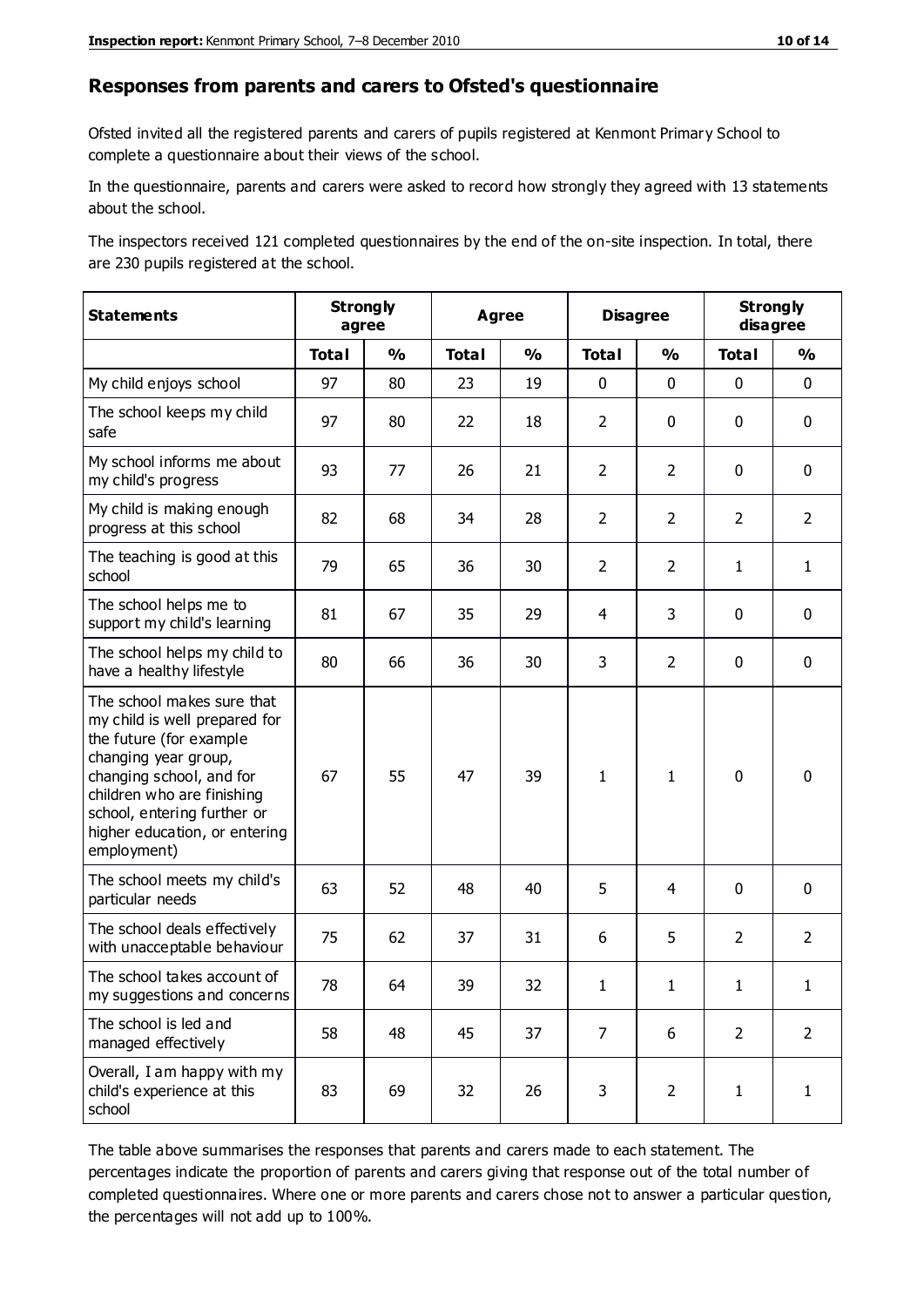### **Glossary**

| Grade   | <b>Judgement</b> | <b>Description</b>                                                                                                                                                                                                            |
|---------|------------------|-------------------------------------------------------------------------------------------------------------------------------------------------------------------------------------------------------------------------------|
| Grade 1 | Outstanding      | These features are highly effective. An outstanding school<br>provides exceptionally well for all its pupils' needs.                                                                                                          |
| Grade 2 | Good             | These are very positive features of a school. A school that<br>is good is serving its pupils well.                                                                                                                            |
| Grade 3 | Satisfactory     | These features are of reasonable quality. A satisfactory<br>school is providing adequately for its pupils.                                                                                                                    |
| Grade 4 | Inadequate       | These features are not of an acceptable standard. An<br>inadequate school needs to make significant improvement<br>in order to meet the needs of its pupils. Ofsted inspectors<br>will make further visits until it improves. |

#### **What inspection judgements mean**

#### **Overall effectiveness of schools**

|                       | Overall effectiveness judgement (percentage of schools) |      |                     |                   |
|-----------------------|---------------------------------------------------------|------|---------------------|-------------------|
| <b>Type of school</b> | <b>Outstanding</b>                                      | Good | <b>Satisfactory</b> | <b>Inadequate</b> |
| Nursery schools       | 58                                                      | 36   | 4                   | 2                 |
| Primary schools       | 8                                                       | 43   | 40                  | 9                 |
| Secondary schools     | 10                                                      | 35   | 42                  | 13                |
| Sixth forms           | 13                                                      | 39   | 45                  | 3                 |
| Special schools       | 33                                                      | 42   | 20                  | 4                 |
| Pupil referral units  | 18                                                      | 40   | 29                  | 12                |
| All schools           | 11                                                      | 42   | 38                  | 9                 |

New school inspection arrangements were introduced on 1 September 2009. This means that inspectors now make some additional judgements that were not made previously.

The data in the table above are for the period 1 September 2009 to 31 March 2010 and are the most recently published data available (see **[www.ofsted.gov.uk](http://www.ofsted.gov.uk/)**). Please note that the sample of schools inspected during the autumn and spring terms 2009/10 was not representative of all schools nationally, as weaker schools are inspected more frequently than good or outstanding schools.

Percentages are rounded and do not always add exactly to 100. Secondary school figures include those that have sixth forms, and sixth form figures include only the data specifically for sixth form inspection judgements.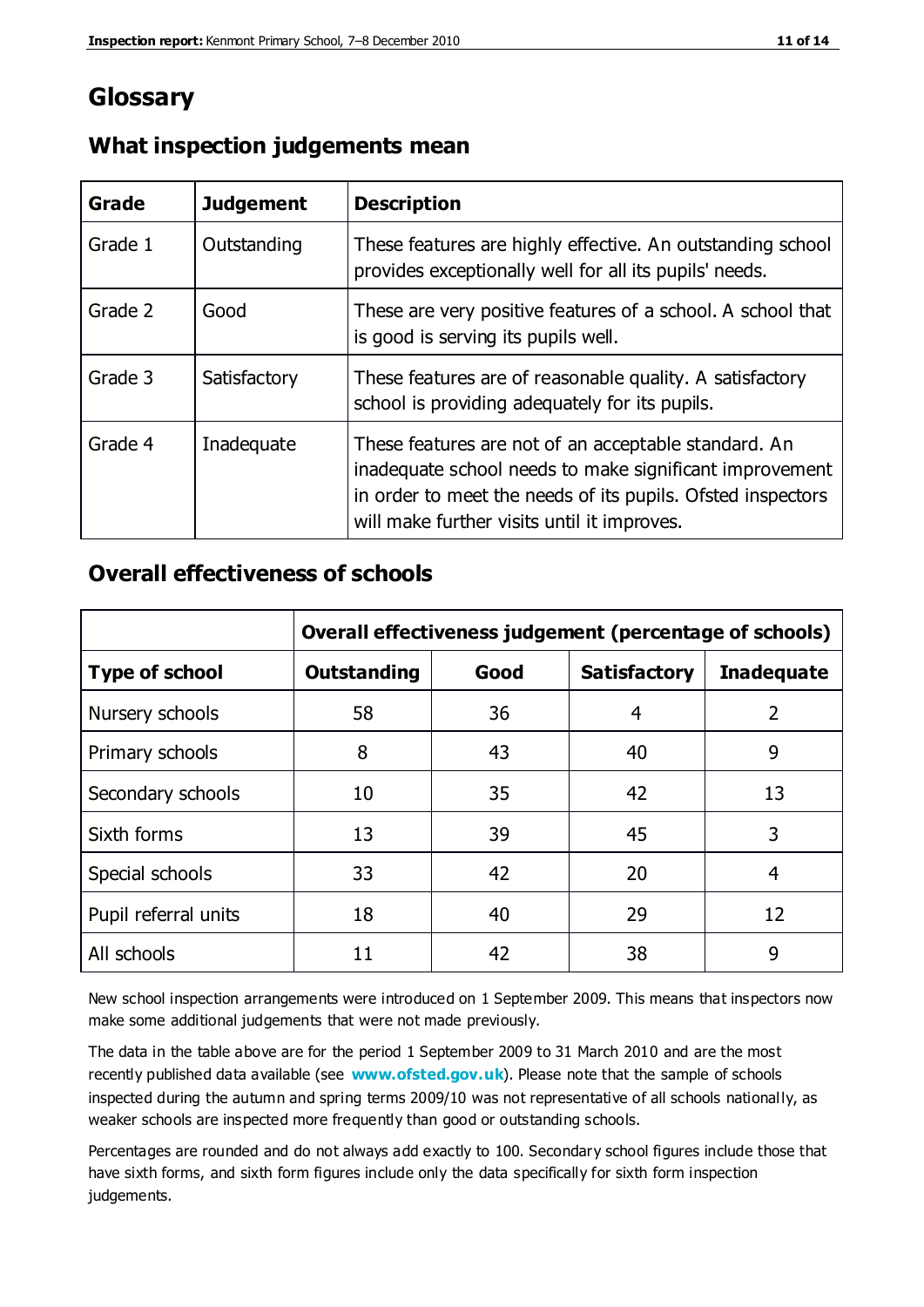## **Common terminology used by inspectors**

| Achievement:                  | the progress and success of a pupil in their learning,<br>development or training.                                                                                                                                                          |  |  |
|-------------------------------|---------------------------------------------------------------------------------------------------------------------------------------------------------------------------------------------------------------------------------------------|--|--|
| Attainment:                   | the standard of the pupils' work shown by test and<br>examination results and in lessons.                                                                                                                                                   |  |  |
| Capacity to improve:          | the proven ability of the school to continue<br>improving. Inspectors base this judgement on what<br>the school has accomplished so far and on the quality<br>of its systems to maintain improvement.                                       |  |  |
| Leadership and management:    | the contribution of all the staff with responsibilities,<br>not just the headteacher, to identifying priorities,<br>directing and motivating staff and running the school.                                                                  |  |  |
| Learning:                     | how well pupils acquire knowledge, develop their<br>understanding, learn and practise skills and are<br>developing their competence as learners.                                                                                            |  |  |
| <b>Overall effectiveness:</b> | inspectors form a judgement on a school's overall<br>effectiveness based on the findings from their<br>inspection of the school. The following judgements,<br>in particular, influence what the overall effectiveness<br>judgement will be. |  |  |
|                               | The school's capacity for sustained<br>improvement.                                                                                                                                                                                         |  |  |
|                               | Outcomes for individuals and groups of pupils.                                                                                                                                                                                              |  |  |
|                               | The quality of teaching.                                                                                                                                                                                                                    |  |  |
|                               | The extent to which the curriculum meets<br>pupils' needs, including, where relevant,<br>through partnerships.                                                                                                                              |  |  |
|                               | The effectiveness of care, guidance and<br>support.                                                                                                                                                                                         |  |  |
| Progress:                     | the rate at which pupils are learning in lessons and<br>over longer periods of time. It is often measured by<br>comparing the pupils' attainment at the end of a key                                                                        |  |  |

stage with their attainment when they started.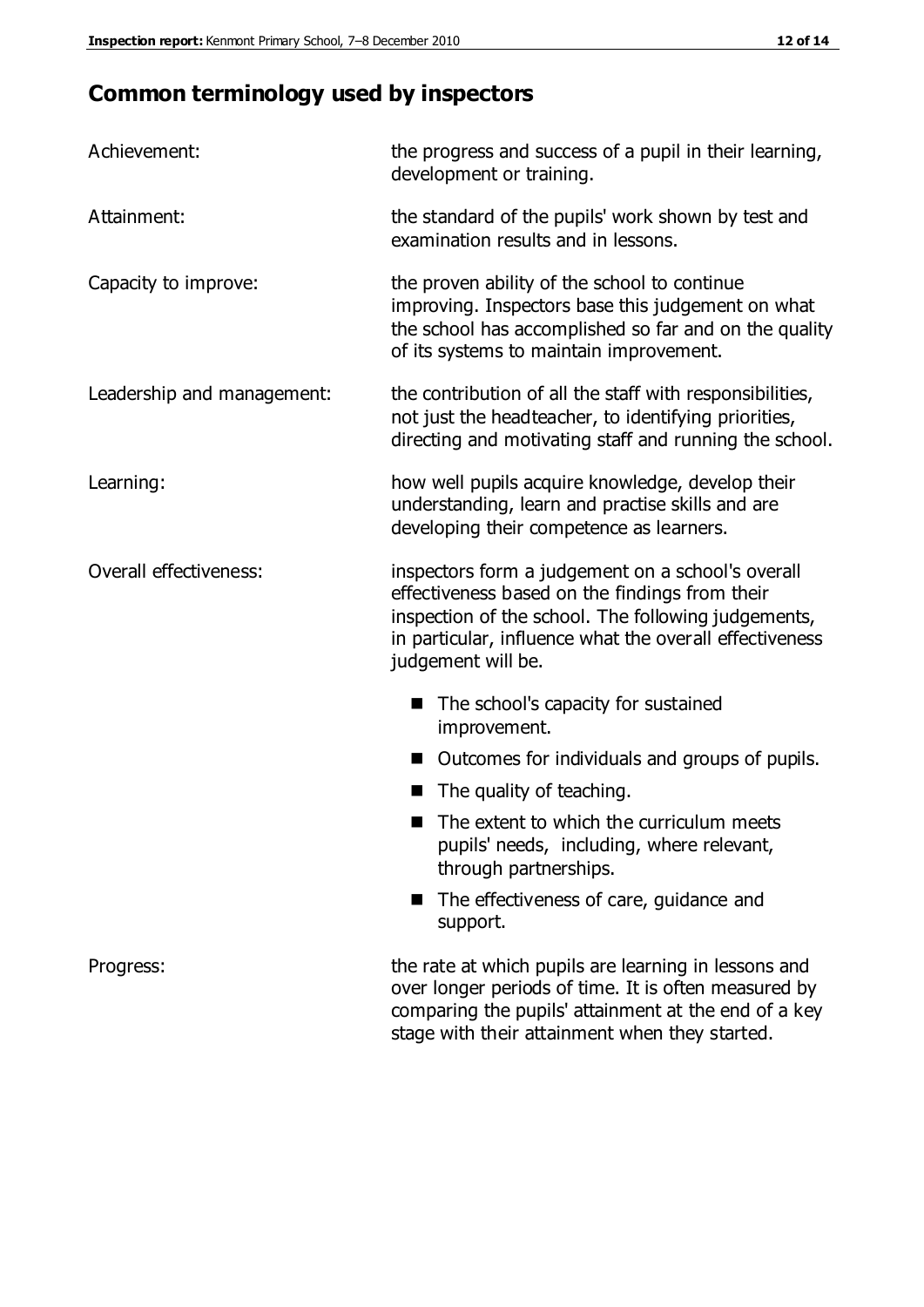#### **This letter is provided for the school, parents and carers to share with their children. It describes Ofsted's main findings from the inspection of their school.**

9 December 2010

#### Dear Pupils

#### **Inspection of Kenmont Primary School, London, NW10 6AL**

Thank you very much for your very friendly welcome and for helping us when we visited your school recently. We enjoyed talking to you and were really pleased to hear how excited and proud you are about your school. Kenmont Primary is a satisfactory school. These are some things we found about your school.

- You behave well in lessons and around the school.
- You have a good understanding of how to keep yourself safe and healthy.
- You are keen to learn and get on well with each other.
- You like to support the school and local community and you have sound understanding of those who live in communities different from your own.
- You make satisfactory progress in lessons and enjoy the interesting activities your teachers plan for you.
- The school gives satisfactory support to those of you who need more help with learning.

By the end of Year 6, your attainment in English, mathematics and science is broadly similar to the national average. However, it is slightly weaker in writing than in the other two subjects. To help you, we have asked your teachers to concentrate on helping you to reach higher standards, not only in writing but also in other subjects. We believe they can do this by ensuring that more of your lessons are good and with better use of assessment information in planning so as to set work that will really challenge you. We have asked them to mark your work in a way that helps you to know how well you are doing and what to do next to improve. We have suggested that the teachers in charge of subjects also look more carefully at how well you are learning. You can help by always working hard.

We wish you well for the future.

Yours sincerely

Raminder Arora

Lead inspector